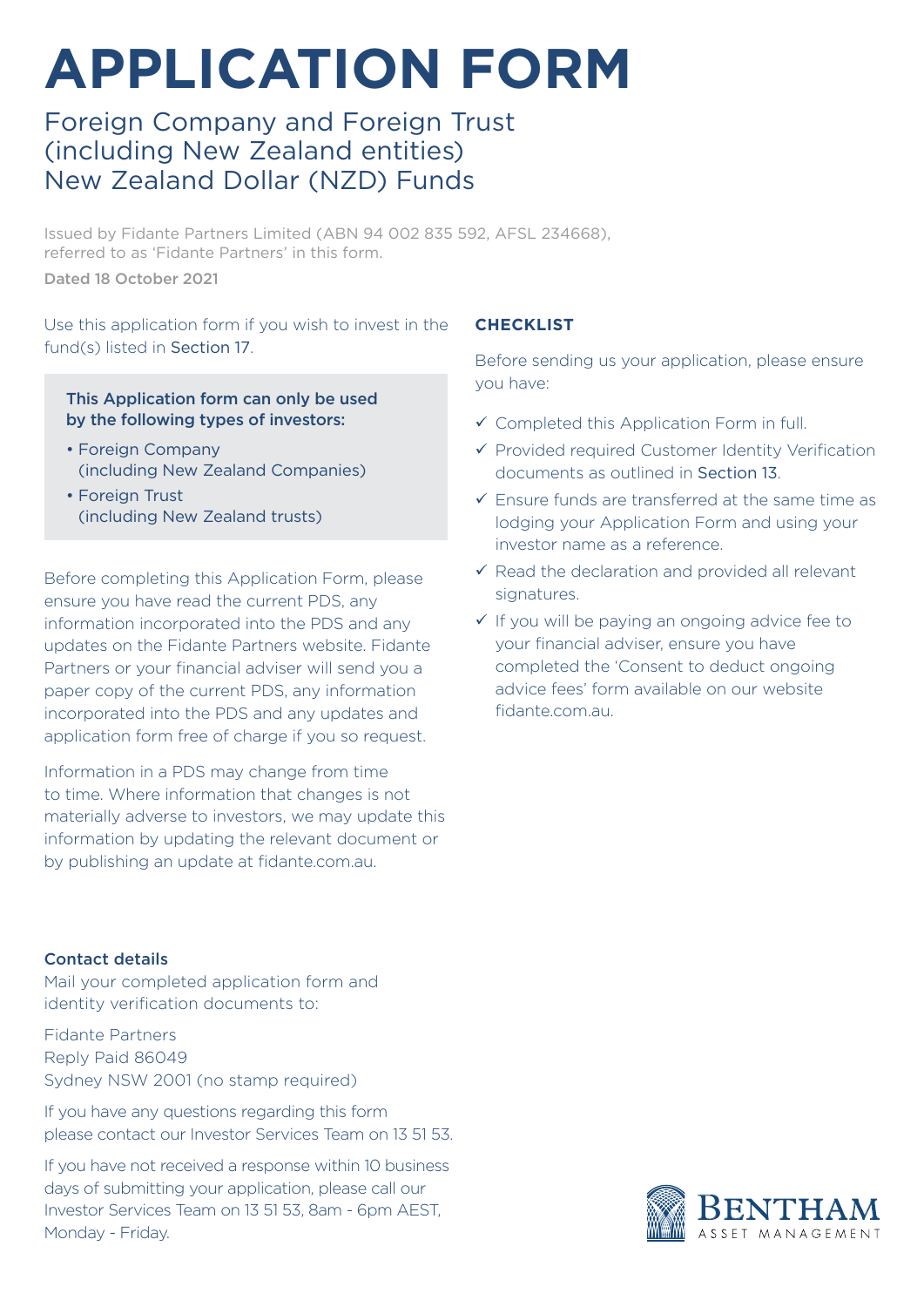# Application Form – Foreign Company and Foreign Trust New Zealand Dollar (NZD) Funds



PLEASE USE BLOCK LETTERS AND BLACK INK TO COMPLETE THIS APPLICATION FORM

### 1 Investment details

| Please indicate $(\boldsymbol{x})$ if this is a new investment or an additional investment.                                                                                                                    |
|----------------------------------------------------------------------------------------------------------------------------------------------------------------------------------------------------------------|
| $\bigcup$ New investment $\blacktriangleright$ Please proceed to section 2.                                                                                                                                    |
| Additional investment                                                                                                                                                                                          |
| Existing account name                                                                                                                                                                                          |
| Existing account number                                                                                                                                                                                        |
| If any of your information has changed since your prior investment > Please complete sections 2-6 with your updated details.<br>If your details remain unchanged $\triangleright$ Please proceed to section 7. |

# 2 Entity type

Please indicate  $(X)$  the entity type.

 $\bigcirc$  Foreign company  $\blacktriangleright$  Complete sections 3, 4, 6-18.

 $\bigcirc$  Foreign trust with individual trustee  $\blacktriangleright$  Complete sections 3, 5-18.

 $\bigcirc$  Foreign trust with foreign company trustee  $\blacktriangleright$  Complete sections 3-18.

### 3 Contact details

| Please provide details of where you would like all correspondence mailed and your contact details. |                         |  |  |  |  |
|----------------------------------------------------------------------------------------------------|-------------------------|--|--|--|--|
| C/- (if applicable)                                                                                |                         |  |  |  |  |
| Unit                                                                                               | Street number<br>PO Box |  |  |  |  |
| Street name                                                                                        |                         |  |  |  |  |
| Suburb                                                                                             | Postcode<br>State       |  |  |  |  |
| Country                                                                                            |                         |  |  |  |  |
| Phone (after hours)                                                                                | Phone (business hours)  |  |  |  |  |
| Mobile                                                                                             | Facsimile               |  |  |  |  |
| Email address                                                                                      |                         |  |  |  |  |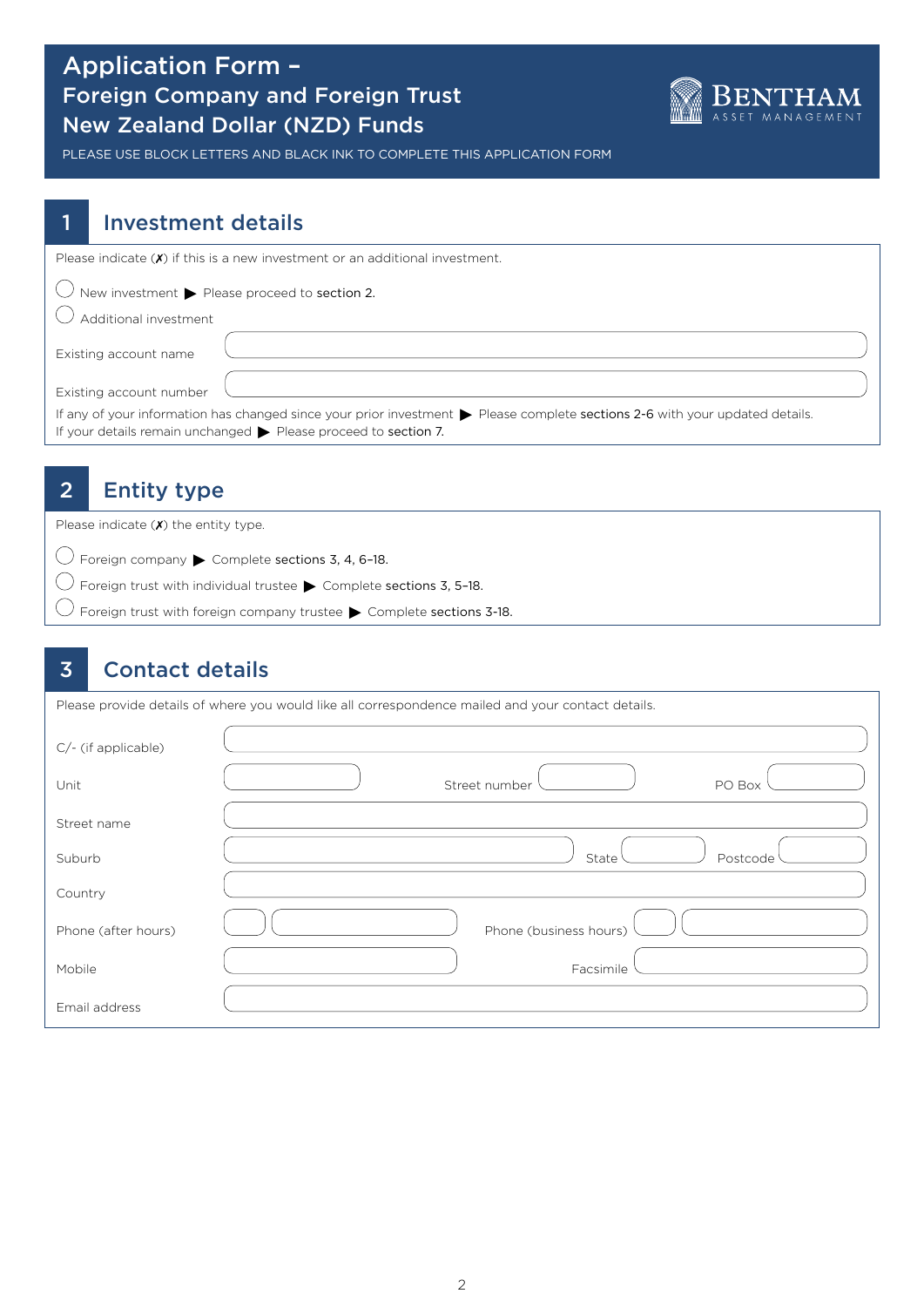# 4 Foreign company (including company trustee)

| 4A. Company details                                                                                                                                      |                                                                                                                                                                                                                                                                        |
|----------------------------------------------------------------------------------------------------------------------------------------------------------|------------------------------------------------------------------------------------------------------------------------------------------------------------------------------------------------------------------------------------------------------------------------|
| Full name of<br>foreign company or<br>foreign company trustee<br>Business name<br>(if applicable)<br>Country of formation/<br>incorporation/registration |                                                                                                                                                                                                                                                                        |
|                                                                                                                                                          | Select $(X)$ if registered by a foreign body and provide name of body.                                                                                                                                                                                                 |
|                                                                                                                                                          | Is the foreign company registered with ASIC? (select (X) ONE of the following)                                                                                                                                                                                         |
| Yes Provide ARBN                                                                                                                                         |                                                                                                                                                                                                                                                                        |
|                                                                                                                                                          | Provide EITHER (cross (X) one box)                                                                                                                                                                                                                                     |
|                                                                                                                                                          | Principal place of business address in Australia; OR                                                                                                                                                                                                                   |
|                                                                                                                                                          | Local agent name and address details.                                                                                                                                                                                                                                  |
| Address (cannot be a PO Box)                                                                                                                             |                                                                                                                                                                                                                                                                        |
| Street name<br>and number                                                                                                                                |                                                                                                                                                                                                                                                                        |
| Suburb                                                                                                                                                   | State<br>Postcode                                                                                                                                                                                                                                                      |
| Country                                                                                                                                                  |                                                                                                                                                                                                                                                                        |
| Name of local<br>agent in Australia                                                                                                                      |                                                                                                                                                                                                                                                                        |
|                                                                                                                                                          | No > provide company identification number (if any) issued by the foreign registration body.                                                                                                                                                                           |
|                                                                                                                                                          |                                                                                                                                                                                                                                                                        |
|                                                                                                                                                          | Principal place of business in the company's country of formation or incorporation (PO Box is NOT acceptable)                                                                                                                                                          |
| Street name<br>and number                                                                                                                                |                                                                                                                                                                                                                                                                        |
| Suburb                                                                                                                                                   | State<br>Postcode                                                                                                                                                                                                                                                      |
| Country                                                                                                                                                  |                                                                                                                                                                                                                                                                        |
|                                                                                                                                                          | Registered address of company (PO Box is NOT acceptable)<br>Provide the registered address as registered with ASIC. If the company is NOT registered with ASIC, provide the registered address in<br>the country of formation, incorporation or registration (if any). |
| Street name and number                                                                                                                                   |                                                                                                                                                                                                                                                                        |
| Suburb                                                                                                                                                   | State<br>Postcode                                                                                                                                                                                                                                                      |
| Country                                                                                                                                                  |                                                                                                                                                                                                                                                                        |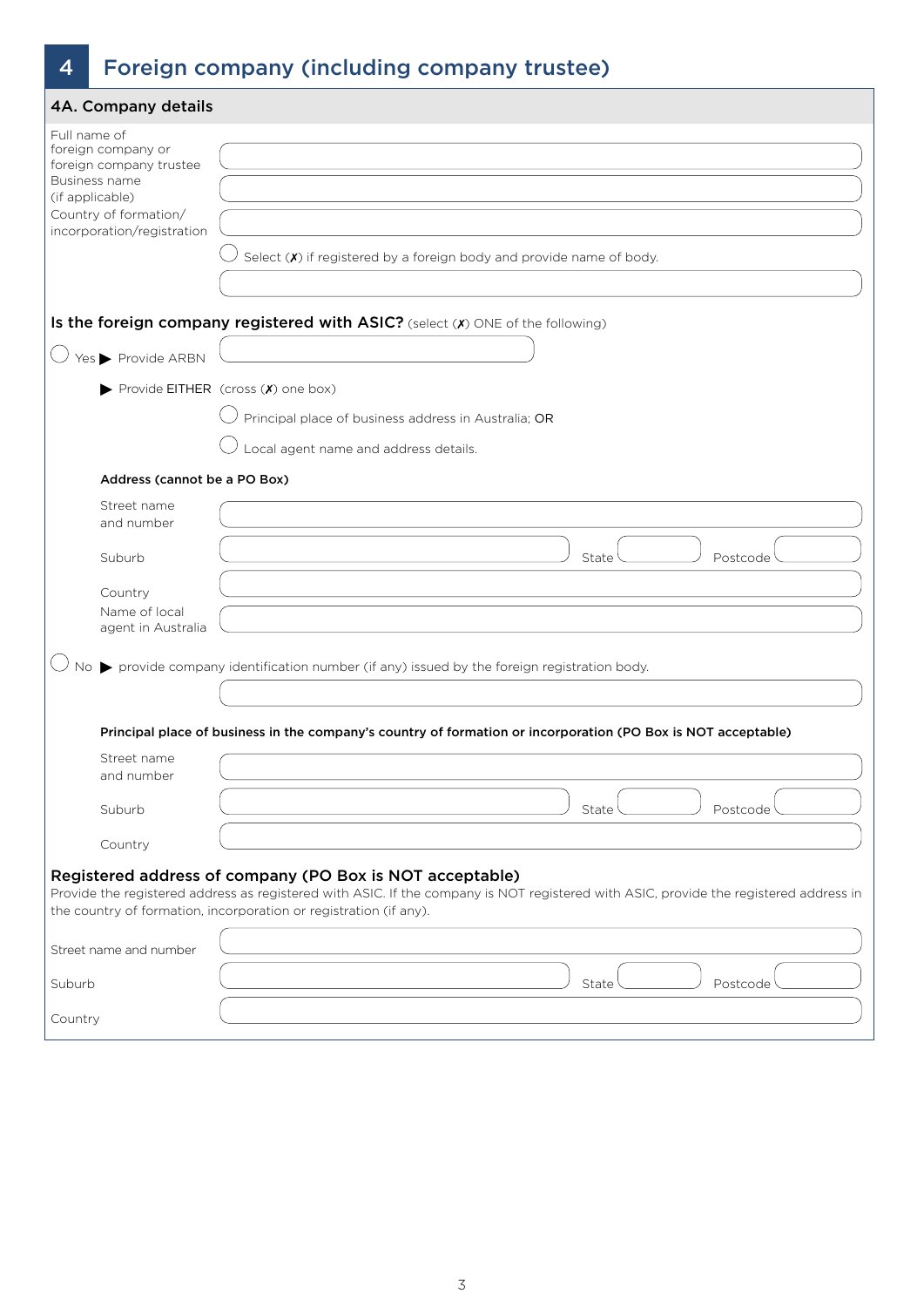# 4 Foreign company (including company trustee) (continued)

|        | 4A. Company details (continued)                                                                                                      |                                                                                                                                                                                                                                                          |  |  |  |  |
|--------|--------------------------------------------------------------------------------------------------------------------------------------|----------------------------------------------------------------------------------------------------------------------------------------------------------------------------------------------------------------------------------------------------------|--|--|--|--|
| 1.     | <b>Company type</b> (complete questions 1 and 2 below)<br>Select (X) whether the company is a private/proprietary or public company: |                                                                                                                                                                                                                                                          |  |  |  |  |
|        | Private or proprietary                                                                                                               |                                                                                                                                                                                                                                                          |  |  |  |  |
|        | Public                                                                                                                               |                                                                                                                                                                                                                                                          |  |  |  |  |
|        |                                                                                                                                      | For private/proprietary companies provide names of all directors                                                                                                                                                                                         |  |  |  |  |
|        | Director 1                                                                                                                           |                                                                                                                                                                                                                                                          |  |  |  |  |
|        | Director 2                                                                                                                           |                                                                                                                                                                                                                                                          |  |  |  |  |
|        | Director 3                                                                                                                           |                                                                                                                                                                                                                                                          |  |  |  |  |
|        | Director 4                                                                                                                           |                                                                                                                                                                                                                                                          |  |  |  |  |
|        | attach it to this form.                                                                                                              | If there are additional directors, please (X) this box and provide their full names on a separate piece of paper and                                                                                                                                     |  |  |  |  |
| 2.     |                                                                                                                                      | Select (X) the applicable category of company and provide details if requested:<br>listed on Australian or New Zealand stock exchange (ASX, NZX)'                                                                                                        |  |  |  |  |
|        | Name of market/<br>exchange                                                                                                          |                                                                                                                                                                                                                                                          |  |  |  |  |
|        |                                                                                                                                      | If your company is investing in its own right $\triangleright$ Proceed to section 7.                                                                                                                                                                     |  |  |  |  |
|        |                                                                                                                                      | If your company is acting as a trustee for a trust $\triangleright$ Proceed to section 4B.                                                                                                                                                               |  |  |  |  |
|        | Other                                                                                                                                |                                                                                                                                                                                                                                                          |  |  |  |  |
|        | Proceed to section 4B.                                                                                                               |                                                                                                                                                                                                                                                          |  |  |  |  |
|        | 4B. Substantial Shareholder details                                                                                                  |                                                                                                                                                                                                                                                          |  |  |  |  |
|        |                                                                                                                                      | Substantial Shareholders are individuals with ultimate ownership, directly or indirectly, of 25% or more of the company's issued share<br>capital. Ultimate ownership includes an individual's aggregated holdings through a chain of company ownership. |  |  |  |  |
|        |                                                                                                                                      | Does the company have any substantial shareholders?                                                                                                                                                                                                      |  |  |  |  |
|        | Yes Please provide details below.                                                                                                    |                                                                                                                                                                                                                                                          |  |  |  |  |
|        | Proceed to section 4C.<br>No                                                                                                         |                                                                                                                                                                                                                                                          |  |  |  |  |
|        | <b>Substantial shareholder 1</b>                                                                                                     |                                                                                                                                                                                                                                                          |  |  |  |  |
|        | Surname                                                                                                                              |                                                                                                                                                                                                                                                          |  |  |  |  |
|        | Full given name(s)                                                                                                                   |                                                                                                                                                                                                                                                          |  |  |  |  |
|        | Title (Mr/Mrs/Miss/Ms)                                                                                                               | Date of birth                                                                                                                                                                                                                                            |  |  |  |  |
|        | Residential address (cannot be a PO Box)                                                                                             |                                                                                                                                                                                                                                                          |  |  |  |  |
|        | Street name and number                                                                                                               |                                                                                                                                                                                                                                                          |  |  |  |  |
| Suburb |                                                                                                                                      | Postcode<br>State                                                                                                                                                                                                                                        |  |  |  |  |
|        | Country                                                                                                                              |                                                                                                                                                                                                                                                          |  |  |  |  |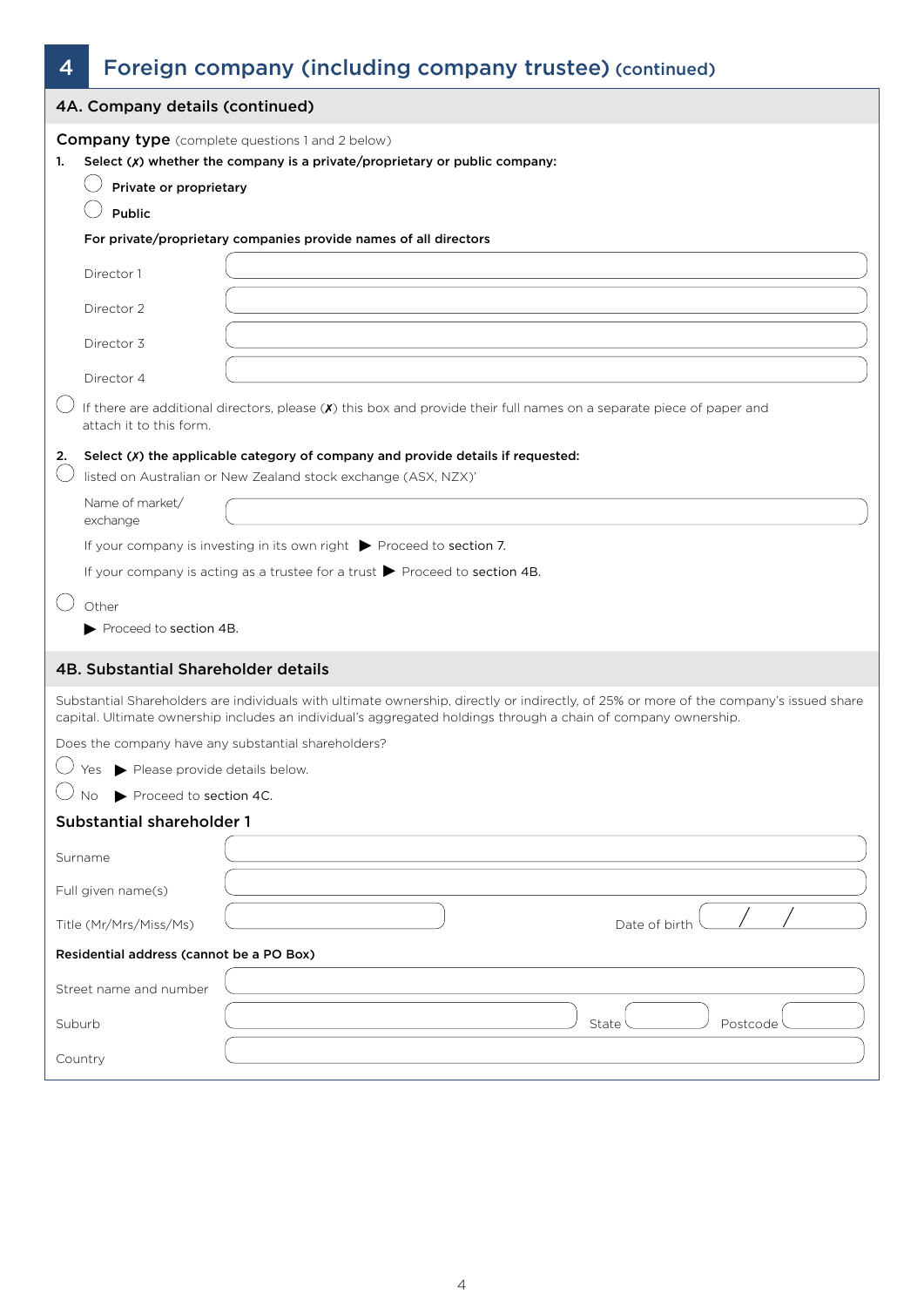# 4 Foreign company (including company trustee) (continued)

|                                          | 4B. Substantial Shareholder details (continued)                                                                                                                             |
|------------------------------------------|-----------------------------------------------------------------------------------------------------------------------------------------------------------------------------|
| Substantial shareholder 2                |                                                                                                                                                                             |
| Surname                                  |                                                                                                                                                                             |
| Full given name(s)                       |                                                                                                                                                                             |
| Title (Mr/Mrs/Miss/Ms)                   | Date of birth                                                                                                                                                               |
| Residential address (cannot be a PO Box) |                                                                                                                                                                             |
| Street name and number                   |                                                                                                                                                                             |
| Suburb                                   | State<br>Postcode                                                                                                                                                           |
| Country                                  |                                                                                                                                                                             |
|                                          | If there are additional substantial shareholders, please (X) this box and provide their full details (as above)<br>on a separate piece of paper and attach it to this form. |
| 4C. Directors authorising investment     |                                                                                                                                                                             |
|                                          | Individuals below will be the signatories signing in section 16.                                                                                                            |
| Sole or Primary Director                 |                                                                                                                                                                             |
|                                          | Cross this box if same as 'Substantial shareholder 1' in section 4B. If different, please complete below.                                                                   |
| Surname                                  |                                                                                                                                                                             |
| Full given name(s)                       |                                                                                                                                                                             |
| Title (Mr/Mrs/Miss/Ms)                   | Date of birth                                                                                                                                                               |
| Residential address (cannot be a PO Box) |                                                                                                                                                                             |
| Street name and number                   |                                                                                                                                                                             |
| Suburb                                   | State<br>Postcode                                                                                                                                                           |
| Country                                  |                                                                                                                                                                             |
| <b>Second Director or Secretary</b>      |                                                                                                                                                                             |
|                                          | Cross this box if same as 'Substantial shareholder 2' in section 4B. If different, please complete below.                                                                   |
| Surname                                  |                                                                                                                                                                             |
| Full given name(s)                       |                                                                                                                                                                             |
| Title (Mr/Mrs/Miss/Ms)                   | Date of birth                                                                                                                                                               |
| Residential address (cannot be a PO Box) |                                                                                                                                                                             |
| Street name and number                   |                                                                                                                                                                             |
| Suburb                                   | State<br>Postcode                                                                                                                                                           |
| Country                                  |                                                                                                                                                                             |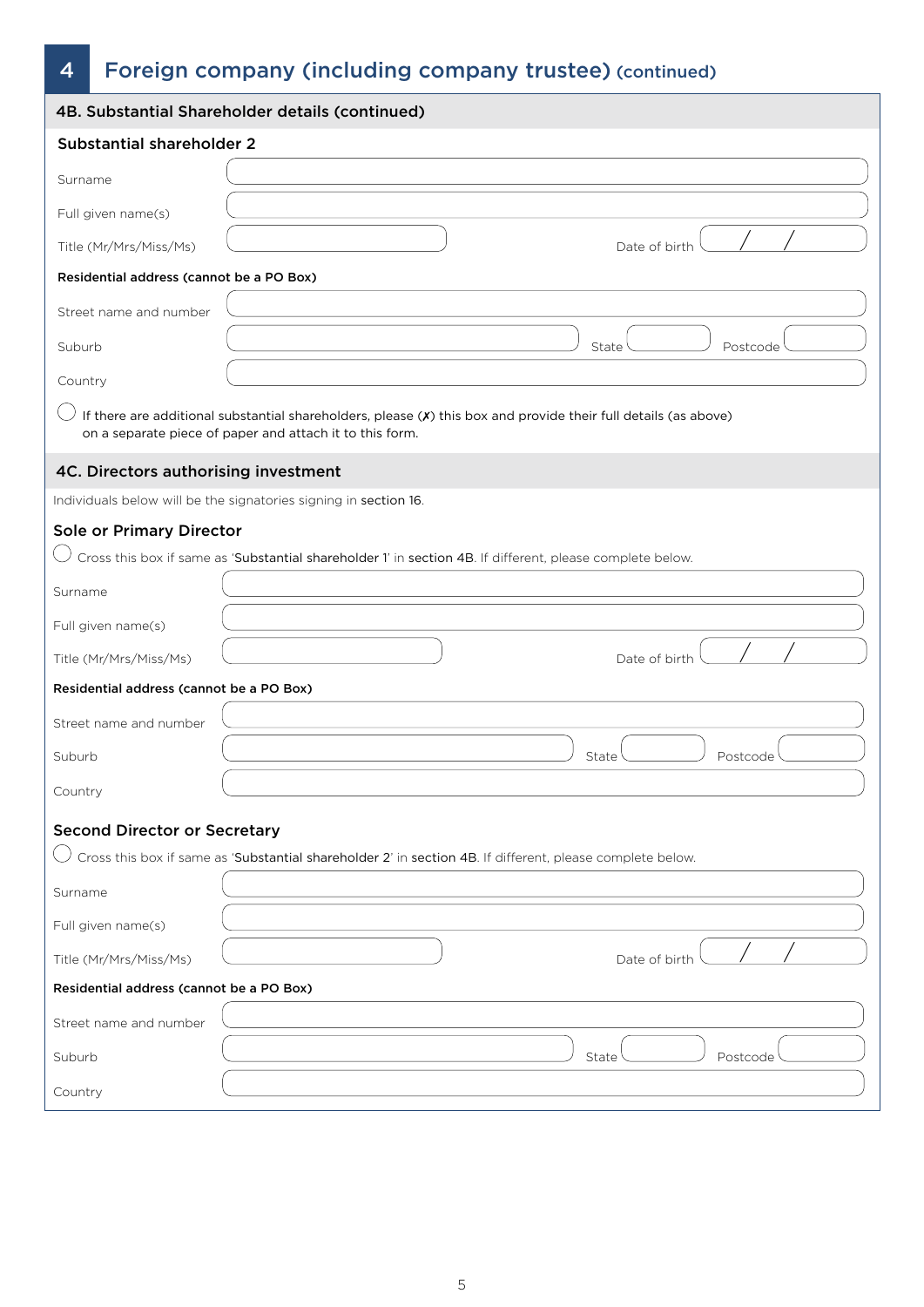# 5 Foreign Trust

| 5A. Details of Foreign Trust                                                                                                                                                                                                                                                                                                                                               |  |
|----------------------------------------------------------------------------------------------------------------------------------------------------------------------------------------------------------------------------------------------------------------------------------------------------------------------------------------------------------------------------|--|
|                                                                                                                                                                                                                                                                                                                                                                            |  |
| Full name of trust                                                                                                                                                                                                                                                                                                                                                         |  |
| Country of establishment                                                                                                                                                                                                                                                                                                                                                   |  |
| Name of trust settlor<br>(the individual who contributed the initial funding on trust establishment).                                                                                                                                                                                                                                                                      |  |
| Please select (X) type of trust and provide information requested:                                                                                                                                                                                                                                                                                                         |  |
| $\bigcup$ Foreign superannuation fund                                                                                                                                                                                                                                                                                                                                      |  |
| Private trust (family trust, discretionary trust)                                                                                                                                                                                                                                                                                                                          |  |
| Charitable trust                                                                                                                                                                                                                                                                                                                                                           |  |
| Other trust, provide type                                                                                                                                                                                                                                                                                                                                                  |  |
| 5B. Trust beneficiary details                                                                                                                                                                                                                                                                                                                                              |  |
| Substantial trust beneficiaries are individuals specified in the trust deed with ultimate entitlement, directly or indirectly to 25% or more<br>of trust income/assets. Where a trust beneficiary is a company you must consider an individual's ownership of any issued share capital<br>of the company when disclosing whether they are a substantial trust beneficiary. |  |
| Does the company have any substantial trust beneficiaries?                                                                                                                                                                                                                                                                                                                 |  |
| Yes Please provide details below.<br>Proceed to Other beneficiaries<br>No                                                                                                                                                                                                                                                                                                  |  |
| Substantial trust beneficiary 1                                                                                                                                                                                                                                                                                                                                            |  |
|                                                                                                                                                                                                                                                                                                                                                                            |  |
| Surname                                                                                                                                                                                                                                                                                                                                                                    |  |
| Date of birth<br>Full given name(s)                                                                                                                                                                                                                                                                                                                                        |  |
| Residential address (cannot be a PO Box)                                                                                                                                                                                                                                                                                                                                   |  |
| Street name and number                                                                                                                                                                                                                                                                                                                                                     |  |
| Suburb<br>State<br>Postcode                                                                                                                                                                                                                                                                                                                                                |  |
| Country                                                                                                                                                                                                                                                                                                                                                                    |  |
| Substantial trust beneficiary 2                                                                                                                                                                                                                                                                                                                                            |  |
| Surname                                                                                                                                                                                                                                                                                                                                                                    |  |
| Date of birth<br>Full given name(s)                                                                                                                                                                                                                                                                                                                                        |  |
| Residential address (cannot be a PO Box)                                                                                                                                                                                                                                                                                                                                   |  |
| Street name and number                                                                                                                                                                                                                                                                                                                                                     |  |
| Suburb<br>State<br>Postcode                                                                                                                                                                                                                                                                                                                                                |  |
| Country                                                                                                                                                                                                                                                                                                                                                                    |  |
| If there are additional substantial trust beneficiaries, please $(X)$ this box and provide their full details (as shown above)<br>on a separate piece of paper and attach it to this form.                                                                                                                                                                                 |  |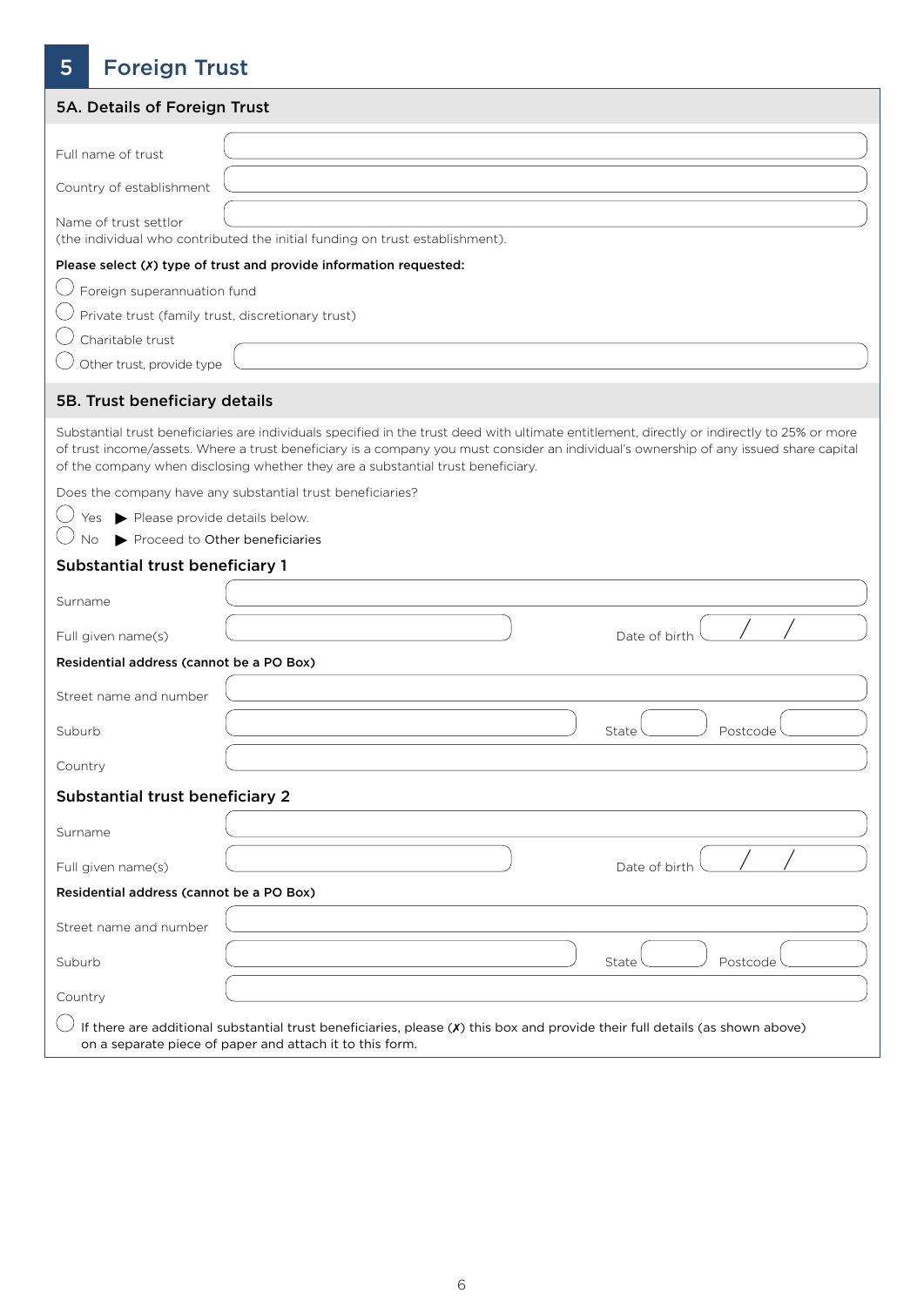# 5 **Foreign Trust (continued)**

| 5B. Trust beneficiary details (continued)                                                                                                                                                                                                                                                                                                                                                                                                                                                                              |
|------------------------------------------------------------------------------------------------------------------------------------------------------------------------------------------------------------------------------------------------------------------------------------------------------------------------------------------------------------------------------------------------------------------------------------------------------------------------------------------------------------------------|
| <b>Other beneficiaries</b><br>Are there any other beneficiaries?<br>Yes $\blacktriangleright$ If there are other beneficiaries, please ( $\chi$ ) this box and provide their full names on a separate piece of paper and<br>attach it to this form, then proceed to <b>Beneficiary classes</b> below.<br>No > Please proceed to Beneficiary classes below.<br><b>Beneficiariary classes</b><br>Does the trust deed refer to beneficiaries in relation to membership of a class?<br>Yes > Please list each class below. |
| Class 1<br>Class 2<br>If there are additional beneficiary classes, please (X) this box and provide their full names on a separate piece of paper<br>and attach it to this form.                                                                                                                                                                                                                                                                                                                                        |
| Proceed to section 5C.<br>No.                                                                                                                                                                                                                                                                                                                                                                                                                                                                                          |
| <b>5C. Details of Trustee</b>                                                                                                                                                                                                                                                                                                                                                                                                                                                                                          |
| Please indicate $(X)$ the trustee type:<br>Individual Trustee(s)<br>Please complete below.<br>Foreign Company Trustee > Please ensure you have completed section 4. Then proceed to section 6.<br>Complete the below sections for the indicated individual. Please note that all fields are mandatory.                                                                                                                                                                                                                 |
| Individual Trustee 1 (primary trustee)                                                                                                                                                                                                                                                                                                                                                                                                                                                                                 |
| Surname                                                                                                                                                                                                                                                                                                                                                                                                                                                                                                                |
| Full given name(s)<br>Title (Mr/Mrs/Miss/Ms)<br>Date of birth                                                                                                                                                                                                                                                                                                                                                                                                                                                          |
| Residential address (cannot be a PO Box)                                                                                                                                                                                                                                                                                                                                                                                                                                                                               |
| Street name and number<br>Suburb<br>State<br>Postcode                                                                                                                                                                                                                                                                                                                                                                                                                                                                  |
| Country                                                                                                                                                                                                                                                                                                                                                                                                                                                                                                                |
| <b>Individual Trustee 2</b><br>Surname                                                                                                                                                                                                                                                                                                                                                                                                                                                                                 |
| Full given name(s)<br>Date of birth<br>Title (Mr/Mrs/Miss/Ms)                                                                                                                                                                                                                                                                                                                                                                                                                                                          |
| Residential address (cannot be a PO Box)                                                                                                                                                                                                                                                                                                                                                                                                                                                                               |
| Street name and number<br>Suburb<br>State<br>Postcode                                                                                                                                                                                                                                                                                                                                                                                                                                                                  |
| Country                                                                                                                                                                                                                                                                                                                                                                                                                                                                                                                |
| <b>Additional Trustees</b><br>Are there additional trustees?<br>Yes $\blacktriangleright$ If there are other individual trustees, please ( $x$ ) this box and provide their details (as shown above)<br>on a separate piece of paper and attach it to this form.<br>Proceed to section 6.<br>No.                                                                                                                                                                                                                       |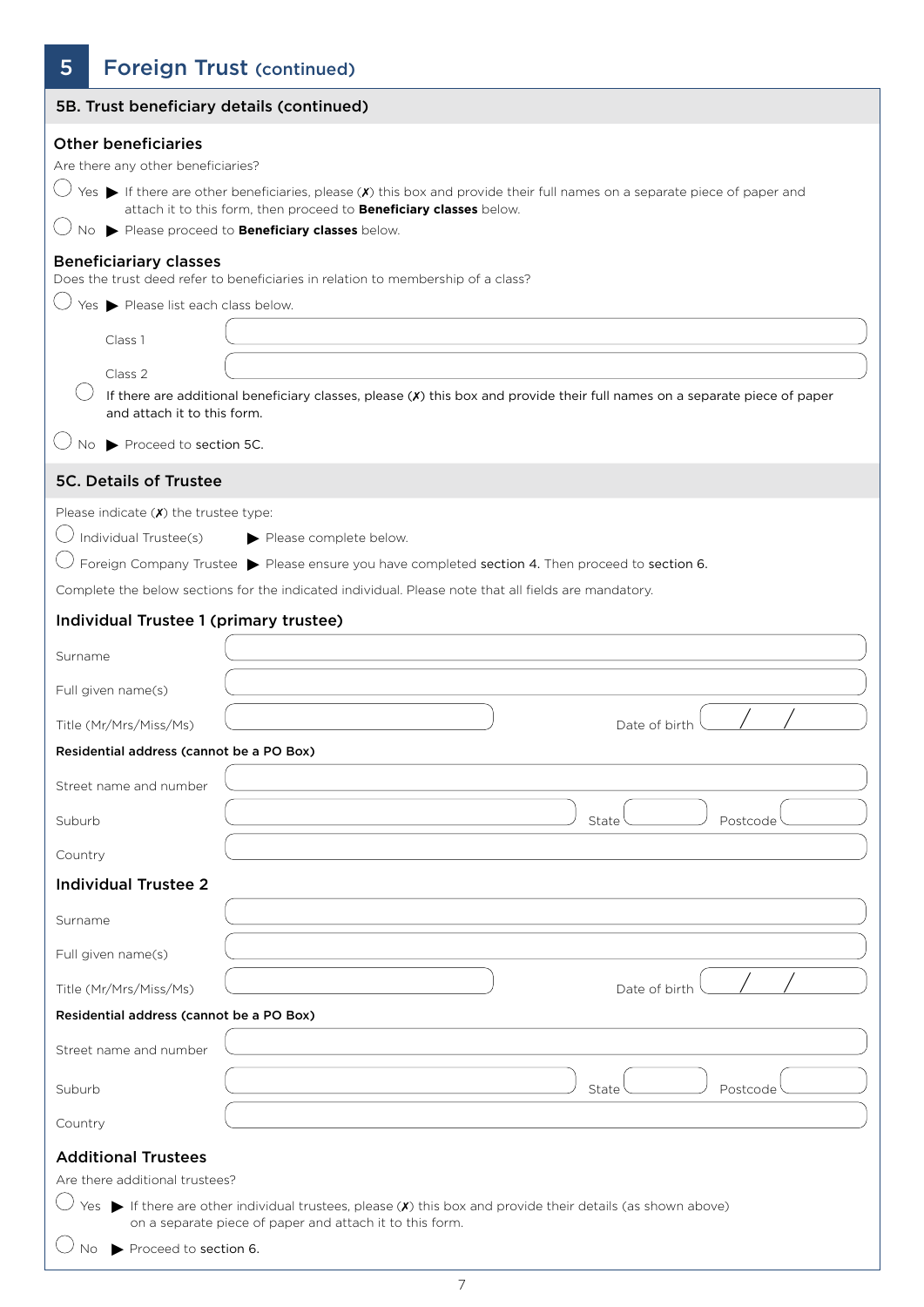# 6 Other individuals controlling the entity

You do not need to complete this section if the entity is a listed company investing in its own right as declared in section 4A. Are there any individuals exercising control over your entity other than those already listed in sections 4 or 5 of this form? If your entity is a Trust with Company Trustee, consider both the Trust and the Company Trustee when answering this question.

- $\bigcirc$  Yes Please provide their details below.
- $\bigcirc$  No  $\bigcirc$  Proceed to section 7.

#### **Individual 1**

| Capacity / Role                           | Capacity / Role                           |
|-------------------------------------------|-------------------------------------------|
| Surname                                   | Surname                                   |
| Full given name(s)                        | Full given name(s)                        |
| Title                                     | Title                                     |
| Date of birth                             | Date of birth                             |
| Residential address<br>(cannot be PO Box) | Residential address<br>(cannot be PO Box) |
| $\curvearrowright$                        |                                           |

**Individual 2**

 $\cup$  If there are more individuals controlling the entity, please select (X) this box and provide their roles, full names, dates of birth and residential addresses on a separate piece of paper.

### 7 Source of funds

| Please indicate $(X)$ the origin and source of funds being invested.                                                                              |
|---------------------------------------------------------------------------------------------------------------------------------------------------|
| $\bigcirc$ Income from employment - regular and/or bonus $\bigcirc$ Investment income (e.g. rent, dividends, pension) $\bigcirc$ Business income  |
| $\bigcirc$ One-off payment (e.g. matured investment, court settlement, redundancy, inheritance) $\bigcirc$ Sale of assets (e.g. shares, property) |
| $\bigcirc$ Windfall (e.g. gift, lottery winnings) $\bigcirc$ Borrowed funds $\bigcirc$ Charitable donations                                       |

# 8 Nominated bank account

 $\bigcirc$  Please use existing bank account on file.

 $\bigcirc$  Please use bank account provided below.

Unless requested otherwise, this will be the bank account we credit any withdrawal proceeds and/or distributions if you requested these to be paid to you and not reinvested. The nominated account must be in the name of the investor and all investors must sign this section. By providing your nominated account details in this section you authorise Fidante Partners to use these details for all future transaction requests that you make until notice is provided otherwise. For additional investments, a nomination in this section overrides any previous nominations.

| Financial institution |                                            |  |
|-----------------------|--------------------------------------------|--|
| Branch                |                                            |  |
| Account name          |                                            |  |
| Branch number (BSB)   | $\overline{\phantom{m}}$<br>Account number |  |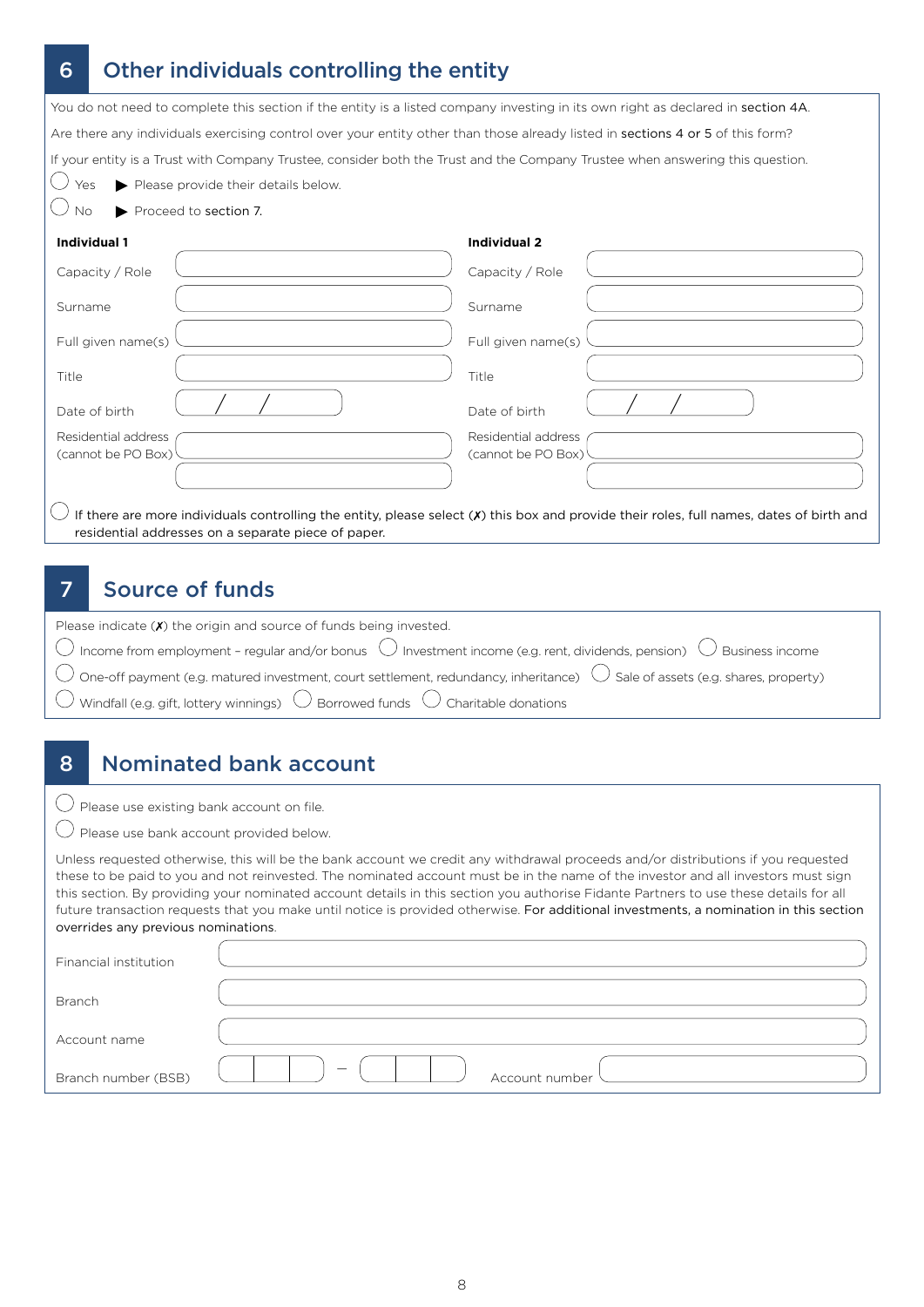# 9 Investment and distribution method

Please write the full fund name, fund code, investment amount and distribution options. Refer to section 17 for the listing of funds, fund codes and minimum initial investment amounts.

|                                                           |              |                                                                                  | <b>Additional investment</b>                                |          | <b>Distribution options</b><br>(select $(X)$ one option per fund) <sup>2</sup> |
|-----------------------------------------------------------|--------------|----------------------------------------------------------------------------------|-------------------------------------------------------------|----------|--------------------------------------------------------------------------------|
| <b>Fund Name</b>                                          | Fund<br>Code | Investment amount<br>(subject to the minimum<br>initial investment) <sup>1</sup> | amount<br>(subject to the minimum<br>additional investment) | Reinvest | Cash<br>payment                                                                |
|                                                           |              | $\mathfrak{P}$                                                                   | $\mathfrak{L}$                                              |          |                                                                                |
|                                                           |              | $\mathfrak{P}$                                                                   | $\mathfrak{P}$                                              |          |                                                                                |
|                                                           |              | $$\mathbb{S}$$                                                                   | $\mathfrak{P}$                                              |          |                                                                                |
|                                                           |              | $\mathfrak{P}$                                                                   | $\mathfrak{P}$                                              |          |                                                                                |
|                                                           |              | $$\mathbb{S}$$                                                                   | $\mathfrak{P}$                                              |          |                                                                                |
|                                                           |              | $\sqrt{2}$                                                                       | $\mathfrak{S}$                                              |          |                                                                                |
|                                                           |              | $\mathfrak{P}$                                                                   | $\mathfrak{P}$                                              |          |                                                                                |
|                                                           |              | $\mathfrak{P}$                                                                   | $\mathfrak{P}$                                              |          |                                                                                |
| 1 The minimum initial investment is listed in section 17. |              |                                                                                  |                                                             |          |                                                                                |

2 Nominate one distribution option per Fund if applicable. If no nomination is made, distributions will be automatically re-invested.

Fidante Partners may, in its absolute discretion, refuse any application for units. Persons external to Fidante Partners or other entities who market Fidante Partners products are not agents of Fidante Partners but are independent investment advisers. Fidante Partners will not be bound by representations or statements which are not contained in information disseminated by Fidante Partners.

### 10 Additional information

Complete this section if any of the below conditions apply to your entity:

- the entity is incorporated or formed outside of Australia or New Zealand;
- any of the individuals listed on this form have their residential address or tax residency outside Australia or New Zealand; or
- entity is investing \$1m or more; or
- entity is a charity, aid organisation, foundation or a not-for-profit organisaton.

Purpose or activities of the entity

Date of formation

Select primary source of the overall wealth of the entity.

 $\bigcirc$  Investment income (e.g. rent, dividends)  $\bigcirc$  Business income

 $\bigcirc$  One-off payment (e.g. matured investment, court settlement, redundancy, inheritance)  $\ \circ$  Sale of assets (e.g. shares, property)

| $\bigcup$ Borrowed funds $\bigcup$ Charitable donations |  |  |
|---------------------------------------------------------|--|--|
|                                                         |  |  |

|  | Select primary source of the overall wealth of all individuals listed in this application form. You may select multiple options that apply. |  |
|--|---------------------------------------------------------------------------------------------------------------------------------------------|--|
|  |                                                                                                                                             |  |
|  |                                                                                                                                             |  |

 $\bigcirc$  Income from employment - regular and/or bonus  $\ \bigcirc$  Investment income (e.g. rent, dividends, pension)

 $\bigcirc$  Business income One-off payment (e.g. matured investment, court settlement, redundancy, inheritance)

 $\bigcirc$  Sale of assets (e.g. shares, property)  $\bigcirc$  Windfall (e.g. gift, lottery winnings)  $\bigcirc$  Borrowed funds

 $\bigcirc$  Government benefits (e.g. family tax benefits)

Is your entity a charity, aid organisation, foundation or a not-for-profit organisation?

| $\bigcup$ Yes. Does it provide financial or other support to recipients overseas? |  |
|-----------------------------------------------------------------------------------|--|
| $\bigcirc$ Yes. Please list destination countries                                 |  |
|                                                                                   |  |
|                                                                                   |  |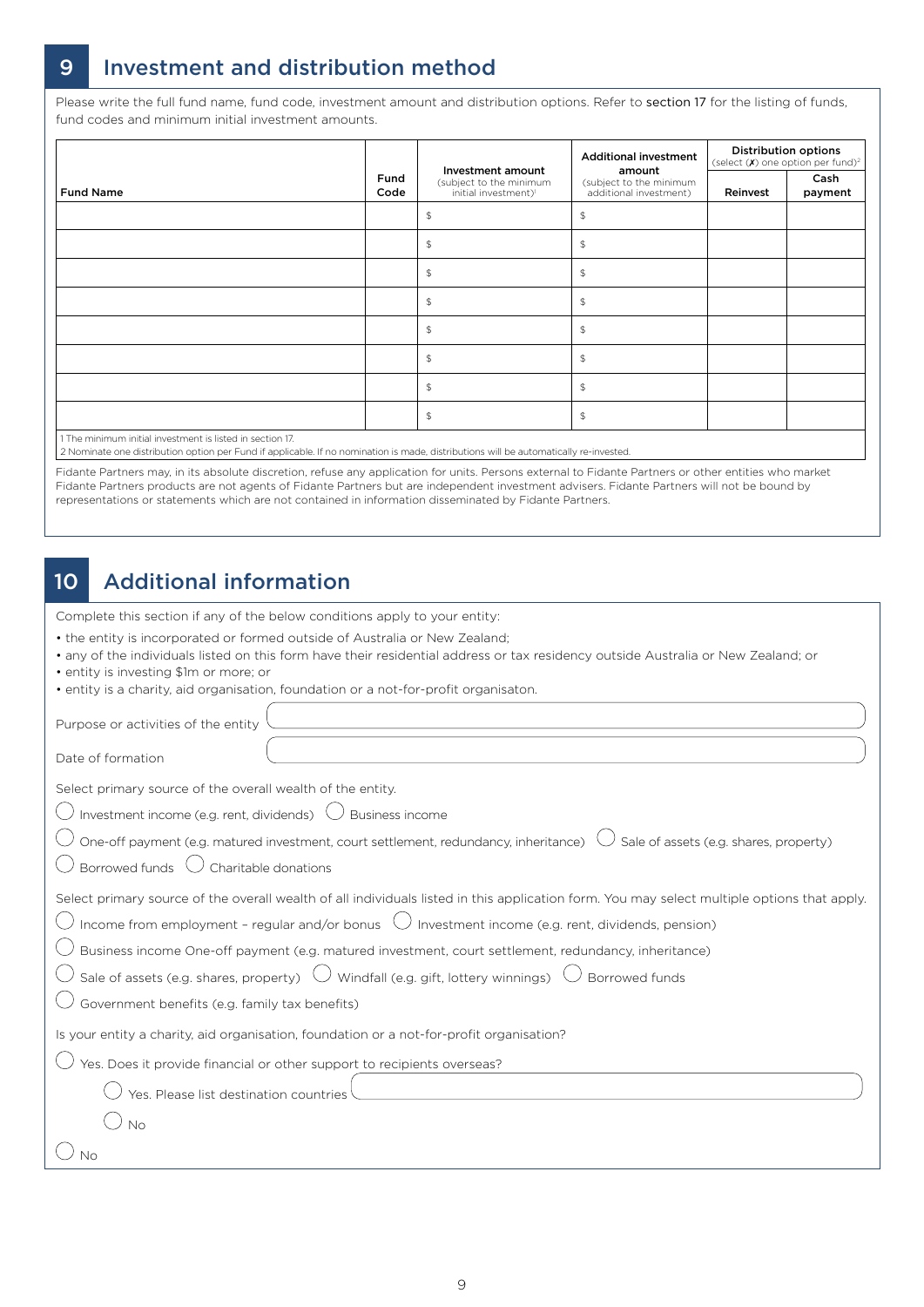### **Annual Report** A copy of the annual report for the Fund(s) will be provided on the Fidante Partners website fidante.com.au.  $\bigcup$  Please cross (X) this box if you wish to receive a paper copy of the annual report(s) for the Fund(s) in which you are invested. If you choose to have an annual report mailed to you, it will be mailed to the address provided in section 3 or your current address on file for existing investors. 12 Global Tax Reporting Requirements (CRS/FATCA) Information about investors that are foreign tax residents must be reported to the Australian Taxation Office (ATO) in accordance with international tax reporting standards and laws to which Australia is subject. These include the OECD Common Reporting Standard (CRS) and United States Foreign Account Tax Compliance Act (FATCA). If you require further information on Australia's obligations under CRS or FATCA, please visit the ATO website www.ato.com.au. 12A Entity type Select the appropriate entity type from one of the 4 options below and provide requested information. 1.  $\bigcirc$  A Financial Institution (A custodial or depository institution, an investment entity or specified insurance company for FATCA/ CRS purposes) Provide the entity's Global Intermediary Identification Number (GIIN), if applicable If the entity is a Financial Institution but does not have a GIIN, provide its FATCA status (select one) Deemed Compliant Financial Institution Excepted Financial Institution Exempt Beneficial Owner Non Reporting IGA Financial Institution (If the Entity is a Trustee- Documented trust, provide the Trustee's GIIN) Non participating Financial Institution US Financial Institution Other (Describe the Company's FATCA status in the box provided) Please answer the question below for all Financial Institutions Is the Financial Institution an Investment Entity located in a Non-Participating CRS Jurisdiction and managed by another Financial Institution?  $\bigcirc$  Yes  $\blacktriangleright$  Please proceed to section 12B (Foreign Controlling Persons).  $\bigcirc$  No  $\triangleright$  Proceed to section 13. 2.  $\cup$  Public Listed Company, Majority Owned Subsidiary of a Public Listed Company, Governmental Entity, International Organisation, Central Bank, an Australian Registered Charity or Deceased Estate. Proceed to section 13.  $3.$  A Foreign Charity or an Active Non-Financial Entity (NFE) (Active NFEs include entities where, during the previous reporting period, less than 50% of their gross income was passive income (e.g. dividends, interests and royalties) and less than 50% of assets held produced passive income. For other types of Active NFEs, refer to Section VIII in the Annexure of the OECD 'Standard for Automatic Exchange of Financial Account Information' at www.oecd.org.) If the entity is a Foreign Charity or an Active NFE, please proceed to section 12C (Country of Tax Residency). 4.  $\bigcirc$  Other (Entities that are not previously listed - Passive Non-Financial Entities)

Please proceed to section 12B (Foreign Controlling Persons).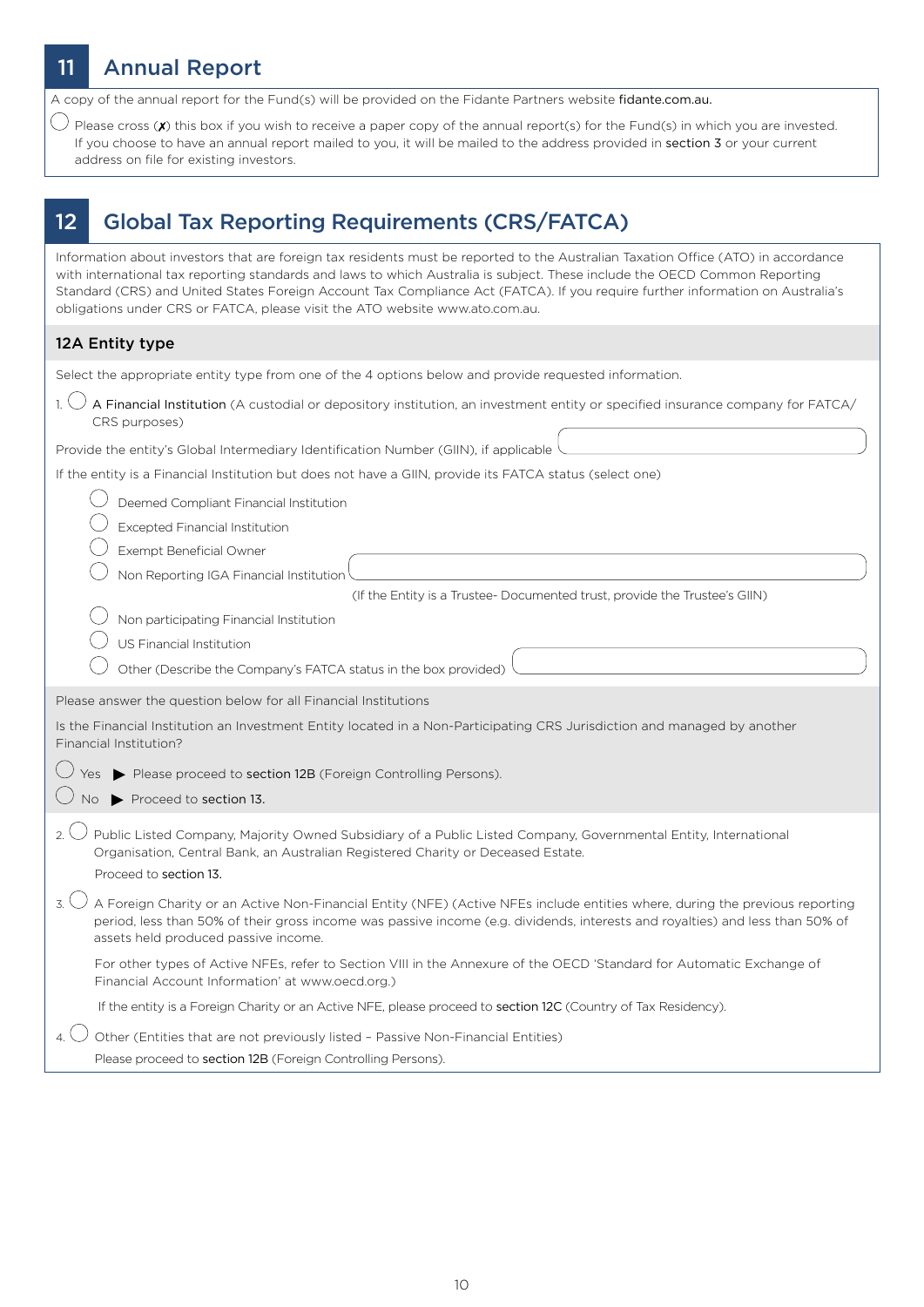# 12 Global Tax Reporting Requirements (CRS/FATCA) (continued)

#### 12B Foreign Controlling Persons

Tax Residency rules differ by country. Whether an individual is a tax resident of a particular country is often (but not always) based on the amount of time a person spends in a country, the location of a person's residence or place of work. For the US, tax residency can be as a result of citizenship or residency.

Are any of the individuals listed in the application form (as directors, substantial shareholders, trustees, trust settlors or trust beneficiaries) tax residents of countries other than Australia?

 $\bigcirc$  Yes  $\blacktriangleright$  Please provide each individual's full name, country of tax residence and tax identification number (TIN) or an equivalent below. Please include multiple countries and TINs, if applicable.

#### $\bigcirc$  No  $\blacktriangleright$  Proceed to section 12C.

A TIN is the number assigned by each country for the purposes of administering tax laws. This is the equivalent of a Tax File Number in Australia or a Social Security Number in the US. If a TIN is not provided, please list one of the three reasons specified (A, B or C) for not providing a TIN.

#### **Individual 1**

| Full name                                     |                                                                                                                                                                                                                                                      |
|-----------------------------------------------|------------------------------------------------------------------------------------------------------------------------------------------------------------------------------------------------------------------------------------------------------|
| Country 1                                     | If no TIN, list reason A, B or C $\bigcirc$<br>TIN                                                                                                                                                                                                   |
| Country 2                                     | If no TIN, list reason A, B or C $\bigcirc$<br><b>TIN</b>                                                                                                                                                                                            |
| Country 3                                     | If no TIN, list reason A, B or C $\bigcirc$<br>TIN                                                                                                                                                                                                   |
| <b>Individual 2</b>                           |                                                                                                                                                                                                                                                      |
| Full name                                     |                                                                                                                                                                                                                                                      |
| Country 1                                     | If no TIN, list reason A, B or C $\bigcirc$<br>TIN                                                                                                                                                                                                   |
| Country 2                                     | If no TIN, list reason A, B or C $\bigcirc$<br><b>TIN</b>                                                                                                                                                                                            |
| Country 3                                     | If no TIN, list reason A, B or C $\bigcirc$<br><b>TIN</b>                                                                                                                                                                                            |
| <b>Individual 3</b>                           |                                                                                                                                                                                                                                                      |
| Full name                                     |                                                                                                                                                                                                                                                      |
| Country 1                                     | If no TIN, list reason A, B or C $\bigcup$<br><b>TIN</b>                                                                                                                                                                                             |
| Country 2                                     | If no TIN, list reason A, B or C $\bigcup$<br>TIN                                                                                                                                                                                                    |
| Country 3                                     | If no TIN, list reason A, B or C $\bigcirc$<br>TIN                                                                                                                                                                                                   |
| Reason B - I have not been issued with a TIN. | <b>Reason A</b> - The country of tax residency does not issue TINs to tax residents.<br>Reason C - The country of tax residency does not require the TIN to be disclosed.                                                                            |
| 12C Country of tax residency for entity       |                                                                                                                                                                                                                                                      |
|                                               | Is the entity a tax resident of a country other than Australia?                                                                                                                                                                                      |
|                                               | Yes $\blacktriangleright$ Please provide the entity's country of tax residence and tax identification number (TIN) or equivalent below. If the entity<br>is a tax resident of more than one other country, please list all relevant countries below. |
| $\bigcirc$ No                                 |                                                                                                                                                                                                                                                      |
| 1. Country                                    | If no TIN, list reason A, B or C $\bigcirc$<br><b>TIN</b>                                                                                                                                                                                            |
| 2. Country                                    | If no TIN, list reason A, B or C $\bigcirc$<br><b>TIN</b>                                                                                                                                                                                            |
| 3. Country                                    | If no TIN, list reason A, B or C $\bigcirc$<br><b>TIN</b>                                                                                                                                                                                            |
| 4. Country                                    | If no TIN, list reason A, B or C $\bigcirc$<br>TIN                                                                                                                                                                                                   |
| Reason B - I have not been issued with a TIN. | Reason A - The country of tax residency does not issue TINs to tax residents.<br>Reason C - The country of tax residency does not require the TIN to be disclosed.                                                                                   |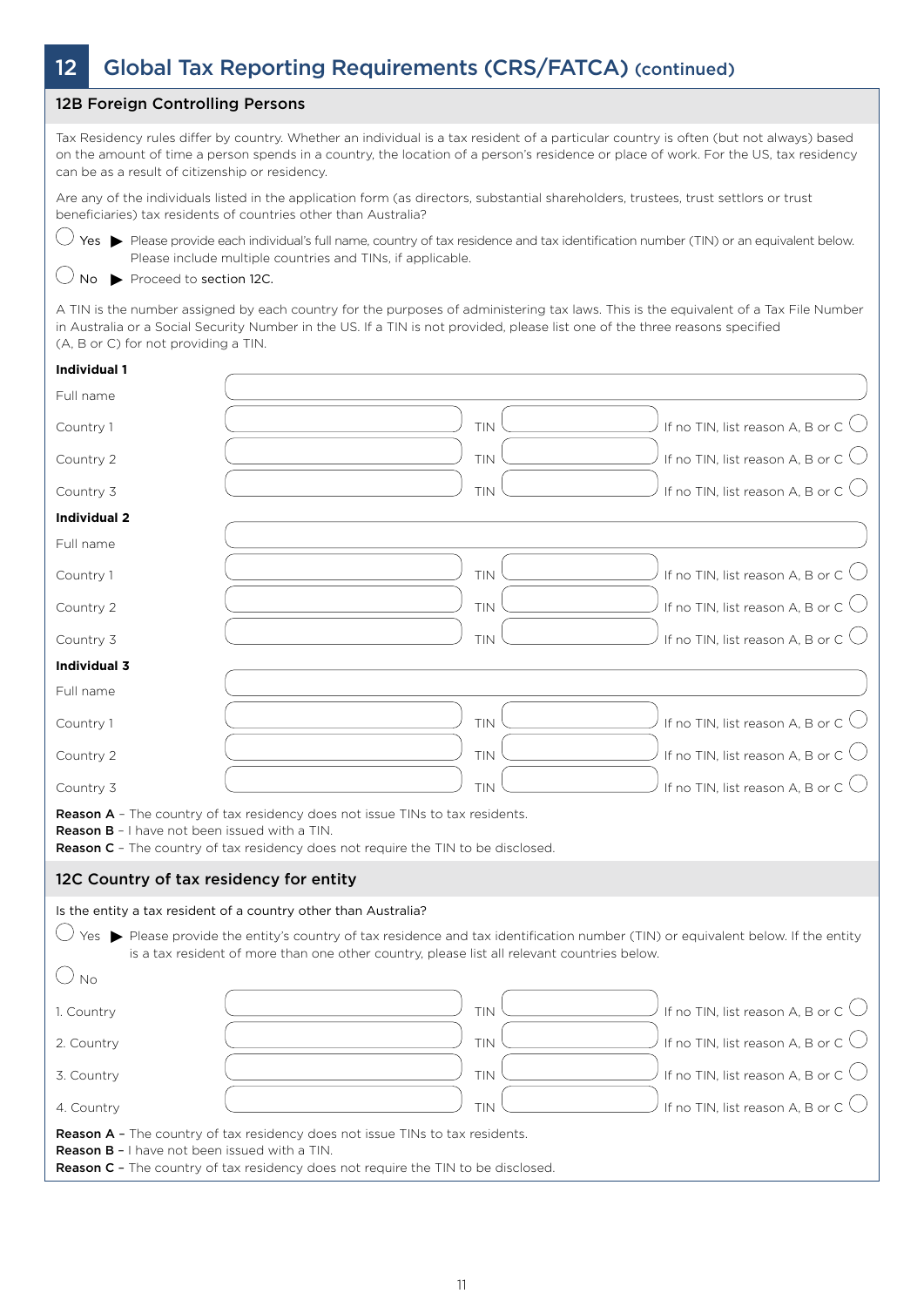# 13 Customer identity verification

If you do not have an existing investment with Fidante Partners, you must complete this section. If you are lodging this application through a financial adviser, they are required to provide us with copies of the identity verification documents. If you are not lodging this application through a financial adviser, you are required to provide us with certified copies of the identity verification documents. Please see below for a list of who can certify the documents.

#### Individuals

- Primary Individual Trustee 1 of unregulated trust if you completed section 5C.
- Second Individual Trustee 2 of unregulated trust if you completed section 5C and are signing this application form.
- Each substantial trust beneficiary of the unregulated trust if you completed section 5B.
- Each substantial shareholder (of company or company trustee) if you completed section 4B.
- Primary/Sole Director and Second Director/Secretary (of company or company trustee) if you completed section 4C.
- Any other controlling individuals listed in section 6.

#### Please provide either A or B.

- A. A valid copy of one of the following documents:
	- $\bigcirc$  Australian driver's licence containing your photograph; or
		- Australian passport containing your photograph and signature; or
		- A card issued under an Australian State or Territory law containing your photograph and proof of age.

#### B. Or if one of the above cannot be provided please provide one document from Group 1 and one document from Group 2 below:

| Group 1                                                                                                                                                                                | Group <sub>2</sub>                                                                                                                                                                                                                                                                                                                                                                                                                                                                                                                                                                                                                                                                                                                                                                                                                                                       |
|----------------------------------------------------------------------------------------------------------------------------------------------------------------------------------------|--------------------------------------------------------------------------------------------------------------------------------------------------------------------------------------------------------------------------------------------------------------------------------------------------------------------------------------------------------------------------------------------------------------------------------------------------------------------------------------------------------------------------------------------------------------------------------------------------------------------------------------------------------------------------------------------------------------------------------------------------------------------------------------------------------------------------------------------------------------------------|
| A copy of one of the following documents:                                                                                                                                              | (The document must contain your full name and current residential<br>address as provided in sections 4-6 of the application form)                                                                                                                                                                                                                                                                                                                                                                                                                                                                                                                                                                                                                                                                                                                                        |
| Australian birth certificate or birth extract; or<br>Australian citizenship certificate; or<br>Pension or Health care card issued by<br>Centrelink or Department of Veterans' Affairs. | A copy of one of the following documents issued to you:<br>a notice or bill issued within the preceding three months from<br>a local government body or utilities provider that records the<br>provision of services to you, e.g.:<br>• council rates notice<br>• electricity bill<br>· gas bill<br>• water rates notice<br>• telephone bill<br>• internet services bill<br>a letter or notice issued within the preceding 12 months from a<br>Commonwealth or State/Territory government department that<br>records the provision of financial benefits to you, e.g.:<br>• pension statement<br>• rent assistance statement<br>• mobility allowance statement<br>• utilities allowance statement<br>a letter or notice issued to you within the preceding 12 months from<br>the ATO that records a debt or refund payable by or to you, e.g.:<br>• notice of assessment |
|                                                                                                                                                                                        | • payment reminder                                                                                                                                                                                                                                                                                                                                                                                                                                                                                                                                                                                                                                                                                                                                                                                                                                                       |

#### If you are a non-Australian resident and cannot provide A or B, please provide a valid copy of ONE of the following:

 $\bigcirc$  foreign passport, or similar travel document bearing your signature and photograph;

national identity card issued by a foreign government that contains your photograph, and either your signature or your unique identifier; or

 $\bigcup$  foreign driver's license that contains your photograph.

#### Please note:

- documents are required to be certified copies of the original;
- documents such as passports, driver's licences and other cards that have an expiry date must not have expired (however, only Australian passports that have expired within the preceding two years may be accepted);
- if any document is in a language other than English, then it must be accompanied by an English translation prepared by an accredited translator; and
- if any document is in a previous name, then it must be accompanied by evidence of the change of name (e.g. a marriage certificate).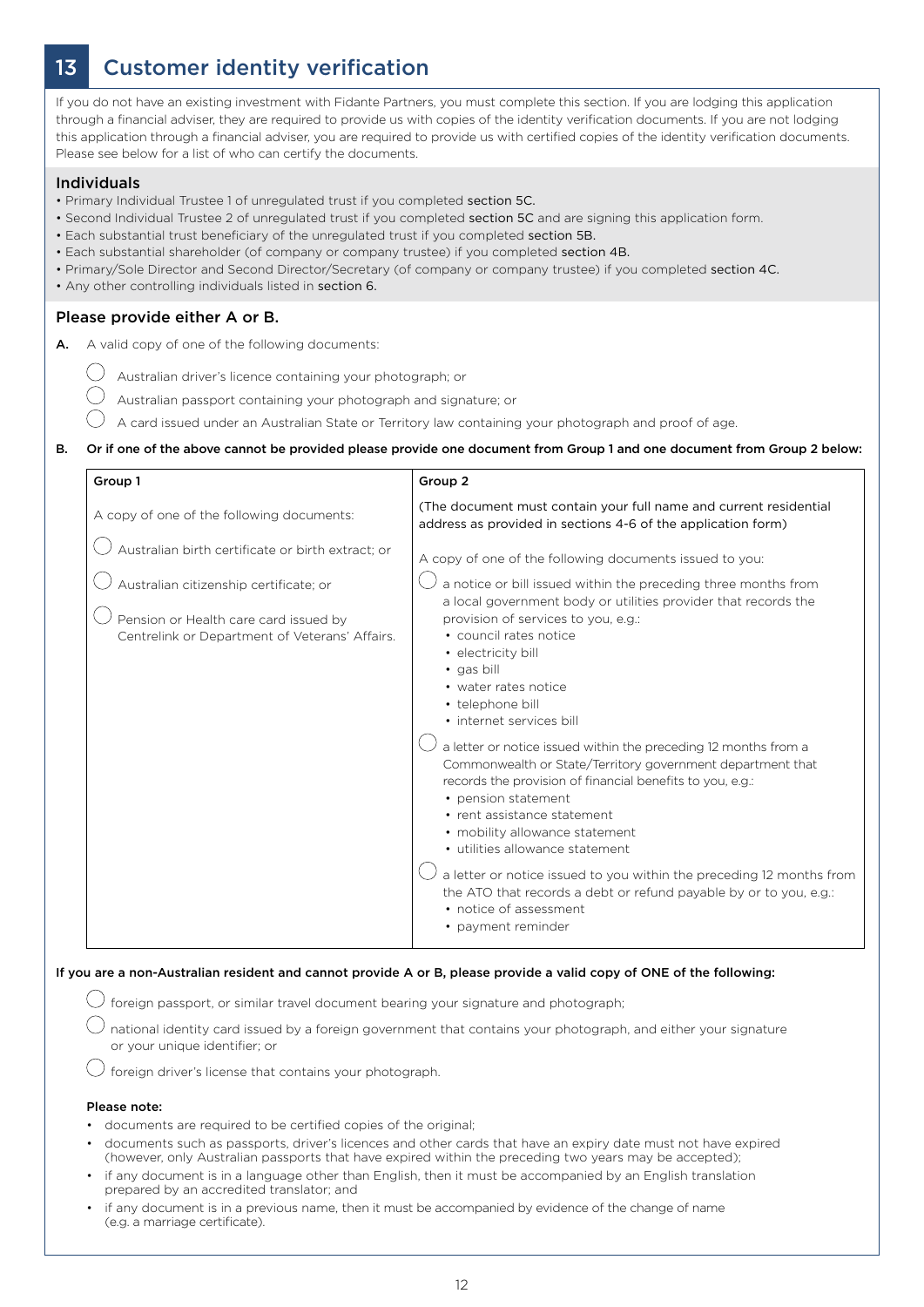# 13 Customer identity verification (continued)

#### Foreign company (including company trustee)

For a foreign company or company trustee, complete 1 or 2 below. For company trustees please also complete the Foreign Trust verification procedure below.

| 1. Foreign companies registered with ASIC                                                                                                                                                                                                                      |                                                                                                                                                                                                                                                                                                                                      |
|----------------------------------------------------------------------------------------------------------------------------------------------------------------------------------------------------------------------------------------------------------------|--------------------------------------------------------------------------------------------------------------------------------------------------------------------------------------------------------------------------------------------------------------------------------------------------------------------------------------|
| Information required to be verified<br>Please ensure the document(s) you provide confirm(s)<br>the following:                                                                                                                                                  | <b>Verification options</b><br>Please cross $(X)$ which document(s) you have provided:                                                                                                                                                                                                                                               |
| • Full name of the company as registered by ASIC.<br>• ARBN issued to the company.<br>• Whether registered by a foreign registration body and if so;<br>- whether registered as a private company or a public<br>company.                                      | Up-to-date extract from ASIC database; or<br>Up-to-date extract from relevant foreign registration body; or<br>If the ASIC or foreign registration body database is not<br>reasonably available, an original or certified copy of the<br>certificate of registration issued by ASIC or by the relevant<br>foreign registration body. |
| 2. Foreign companies NOT registered with ASIC                                                                                                                                                                                                                  |                                                                                                                                                                                                                                                                                                                                      |
| Information required to be verified<br>Please ensure the document(s) you provide confirm(s)<br>the following:                                                                                                                                                  | <b>Verification options</b><br>Please cross $(X)$ which document(s) you have provided:                                                                                                                                                                                                                                               |
| • Full name of the company.<br>• Unique ID/registration number issued to the company<br>by a foreign registration body.<br>• Whether registered by a foreign registration body and if so;<br>- whether registered as a private company or a public<br>company. | Up-to-date extract of the relevant foreign registration body.<br>If the foreign registration body database is not reasonably<br>available, an original or certified copy of the certificate of<br>registration issued by the relevant foreign registration body.                                                                     |
| <b>Foreign Trust</b>                                                                                                                                                                                                                                           |                                                                                                                                                                                                                                                                                                                                      |
| For a foreign trust, complete below.                                                                                                                                                                                                                           |                                                                                                                                                                                                                                                                                                                                      |
| Information required to be verified<br>Please ensure the document(s) you provide confirm(s)<br>the following:                                                                                                                                                  | <b>Verification options</b><br>Please cross $(X)$ which document(s) you have provided:                                                                                                                                                                                                                                               |
| All trusts<br>• Full name of Trust.<br>• Name of Trust settlor.                                                                                                                                                                                                | All trusts<br>Please provide documentation confirming the existence of the<br>trust and the name of the settlor (e.g. trust deed or extract of<br>the trust deed).                                                                                                                                                                   |
| How to certify your documents                                                                                                                                                                                                                                  |                                                                                                                                                                                                                                                                                                                                      |
|                                                                                                                                                                                                                                                                |                                                                                                                                                                                                                                                                                                                                      |

A certified copy is a document that has been certified as a true copy of an original document. To certify a document, take the original document and a photocopy to one of the people listed in the categories below and ask them to certify that the photocopy is a true and correct copy of the original document. That person will need to print their name, date and the capacity in which they are signing (e.g. postal agent, Justice of the Peace).

#### Sample wording

I, *[full name]*, a *[category of persons listed below]*, certify that this *[name of document]* is a true and correct copy of the original.

#### *[Signature and date]*

Documents in a language other than English must be accompanied by an English translation prepared by an accredited translator.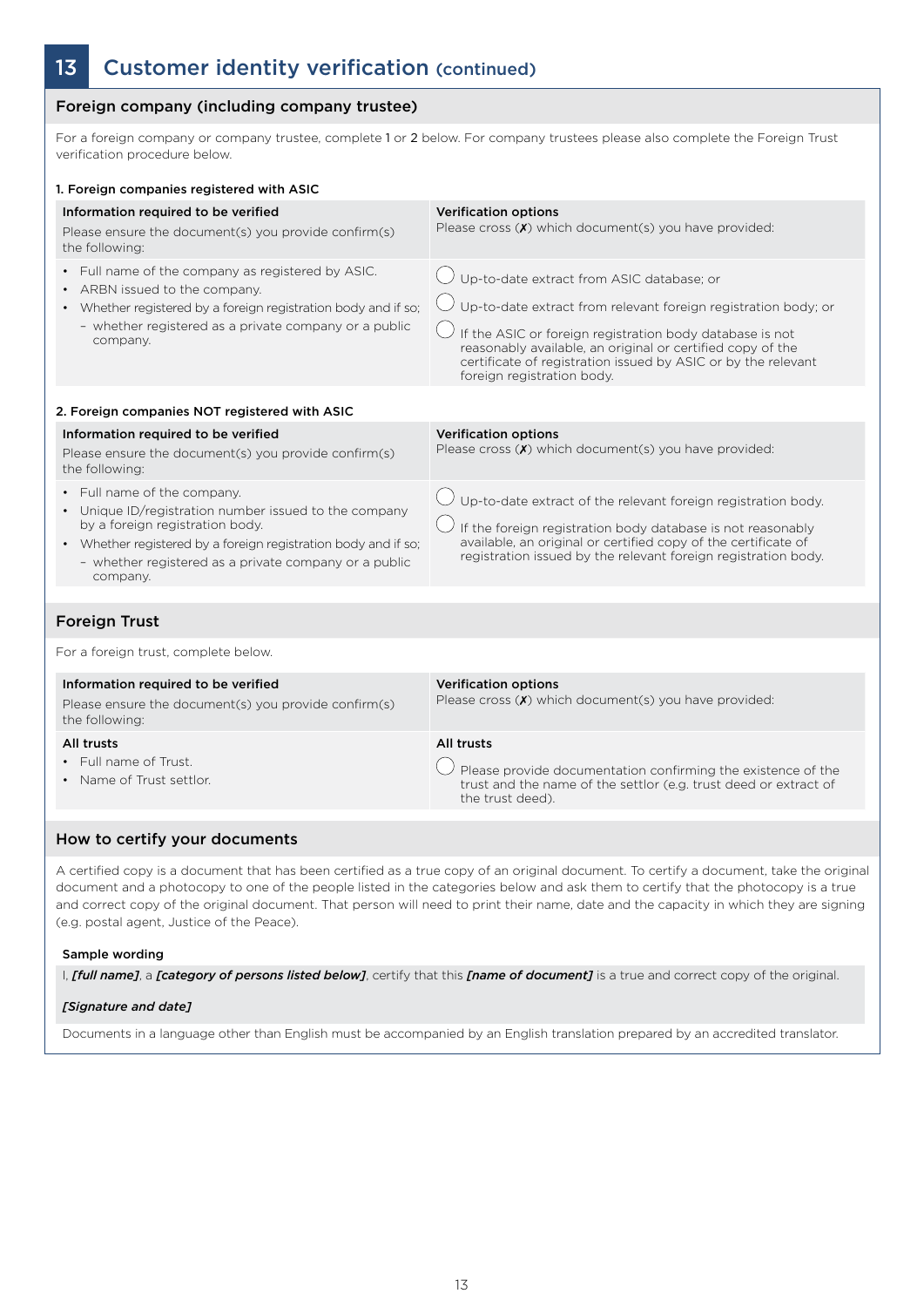| Who can certify documents?                                                 |                                                                                                                                                                                                                                                                                                                                                                                                                                                                                                                                                        |  |
|----------------------------------------------------------------------------|--------------------------------------------------------------------------------------------------------------------------------------------------------------------------------------------------------------------------------------------------------------------------------------------------------------------------------------------------------------------------------------------------------------------------------------------------------------------------------------------------------------------------------------------------------|--|
| <b>Financial corporations</b><br>(bank, building society,<br>credit union) | • Officer with two or more continuous years of service with one or more financial institutions (for the<br>purposes of the Statutory Declaration Regulations 1993 (Cth))<br>• Finance company officer with two or more continuous years of service with one or more finance<br>companies (for the purposes of the Statutory Declaration Regulations 1993 (Cth))<br>• Officer with, or authorised representative of, a holder of an Australian financial services licence,<br>having two or more continuous years of service with one or more licensees |  |
| Post office                                                                | • Permanent employee of the Australian Postal Corporation with two or more years of continuous<br>service who is employed in an office supplying postal services to the public<br>• Agent of the Australian Postal Corporation who is in charge of an office supplying postal services to<br>the public                                                                                                                                                                                                                                                |  |
| <b>JP</b>                                                                  | • Justice of the Peace                                                                                                                                                                                                                                                                                                                                                                                                                                                                                                                                 |  |
| Legal                                                                      | • Person who is enrolled on the roll of the Supreme Court of a state or territory, or the High Court of<br>Australia, as a legal practitioner (however described)<br>• Judge of a court<br>• Magistrate<br>• Chief executive officer of a Commonwealth court<br>• Registrar or deputy registrar of a court<br>• Notary public (for the purposes of the Statutory Declaration Regulations 1993 (Cth))<br>• A person authorised as a notary public in a foreign country                                                                                  |  |
| Police                                                                     | • Australian police officer                                                                                                                                                                                                                                                                                                                                                                                                                                                                                                                            |  |
| <b>Diplomatic service</b>                                                  | • Australian consular officer<br>• Australian diplomatic officer (within the meaning of the Consular Fees Act 1955 (Cth))                                                                                                                                                                                                                                                                                                                                                                                                                              |  |
| Accountant                                                                 | • Member of the Institute of Chartered Accountants in Australia, Certified Practising Accountants (CPA)<br>Australia or the National Institute of Accountants with two or more years of continuous membership                                                                                                                                                                                                                                                                                                                                          |  |

# 14 Adviser service fee nomination

For new investments, please indicate whether an adviser service fee will be paid to your financial adviser. If this section is not completed, no adviser service fee will be deducted. The adviser service fee is not available to New Zealand investors.

Please indicate (X) if you negotiated an adviser service fee with your financial adviser?

 $\bigcirc$  Yes  $\blacktriangleright$  You must complete the 'Consent to deduct ongoing advice fees' form available on our website fidante.com.au.

 $\bigcirc$  No  $\triangleright$  Please proceed to section 15.

For additional investments, a nomination in this section overrides any previous nominations.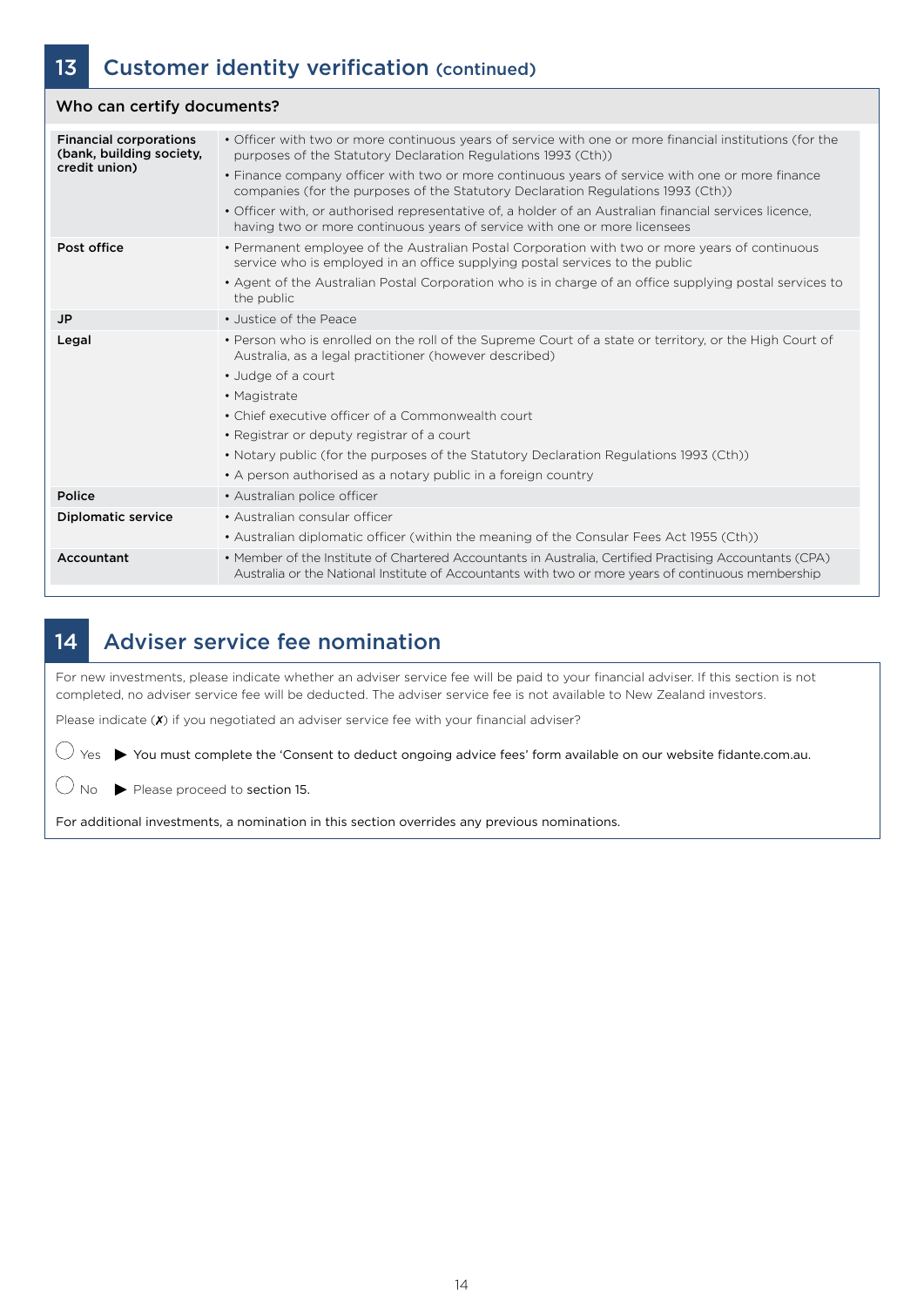# 15 Declaration and applicant(s) signature(s)

Please read the declarations below before signing this form. The signatures required are detailed at the bottom of this form. I/We declare that:

- all details in this application (including all related documents provided) are true and correct and I/we indemnify the responsible entity of the fund(s) I/we am/are investing in against any liabilities arising from acting on any of the details or any future details provided by me/us in connection with this application which are deliberately false or misleading;
- I/we have received a copy of the current PDS and all information incorporated into the PDS to which this application applies and have read them and agree to the terms contained in them and to be bound by the provisions of the current PDS (including the incorporated information) and current constitution (each as amended from time to time);
- I/we have legal power to invest in accordance with this application and have complied with all applicable laws in making this application; I/we have received and accepted this offer in Australia or New Zealand;
- the details of my/our investment can be provided to the adviser group or adviser named at the end of this form or nominated by them by the means and in the format that they direct;
- if this application is signed under Power of Attorney, the Attorney declares that he/she has not received notice of revocation of that power (an original certified copy of the Power of Attorney should be submitted with this application unless we have already sighted it);
- sole signatories signing on behalf of a company confirm that they are signing as sole director and sole secretary of the company;
- unless alternative authority for signature is notified to and accepted by Fidante Partners, the person/persons that signs/sign this form is/are able to operate the account on behalf of the company and bind the company for future transactions, including in respect of additional deposits and withdrawals, including withdrawals by telephone and fax;
- if investing as trustee, on behalf of a superannuation fund or trust I/we confirm that I/we am/are acting in accordance with my/ our designated powers and authority under the trust deed. In the case of superannuation funds, I/we also confirm that it is a complying fund under the Superannuation Industry (Supervision) Act 1993;
- in the case of superannuation funds with two or more trustees, the trustees agree that unless otherwise expressly indicated on this application form, either investor is able to operate the account and bind the other investor/s for future transactions, including additional deposits and withdrawals (including withdrawals by fax);
- I/we have read and understood the terms and conditions for the use of telephone and fax and release and indemnify Fidante Partners from and against any liabilities arising out of it acting on any communications received by telephone and fax under those terms; and
- I/we acknowledge that none of Fidante Partners, Challenger Limited, or any other member of the Challenger group of companies or any custodian or investment manager, guarantees the performance of the Fund(s) or the repayment of capital or any particular rate of return or any distribution.
- Fidante Partners is not an authorised deposit-taking institution (ADI) for the purpose of the *Banking Act 1959* (Cth), and its obligations do not represent deposits or liabilities of an ADI in the Challenger Group (Challenger ADI) and no Challenger ADI provides a guarantee or otherwise provides assurance in respect of the obligations of Fidante Partners. Investments in the Fund(s) are subject to investment risk, including possible delays in repayment and loss of income or principal invested. Accordingly, the performance, the repayment of capital or any particular rate of return on your investments are not guaranteed by any member of the Challenger Group.

#### In relation to my/our personal information:

- I/we acknowledge that I/we have read and understood the information relating to privacy and personal information contained in the relevant PDS and Additional Information Booklet (AIB). I am/We are aware that until I/we inform Fidante Partners otherwise, I/we will be taken to have consented to all the uses of my/our personal information (including marketing) as described in the PDS and AIB and I/we have consented to my/our financial adviser providing such further personal information to Fidante Partners as is required or reasonably deemed necessary by Fidante Partners under applicable law. Any personal information provided about a third party (if any) in connection with this application has been provided with their knowledge and consent; and
- I/we understand that if I/we fail to provide any information requested in this application form or do not agree to any of the possible uses or disclosures of my/our information as detailed in the PDS and AIB (except in relation to direct marketing), my/our application may not be accepted by Fidante Partners and we agree to release and indemnify Fidante Partners in respect of any loss or liability arising from its inability to accept an application due to inadequate or incorrect details having been provided.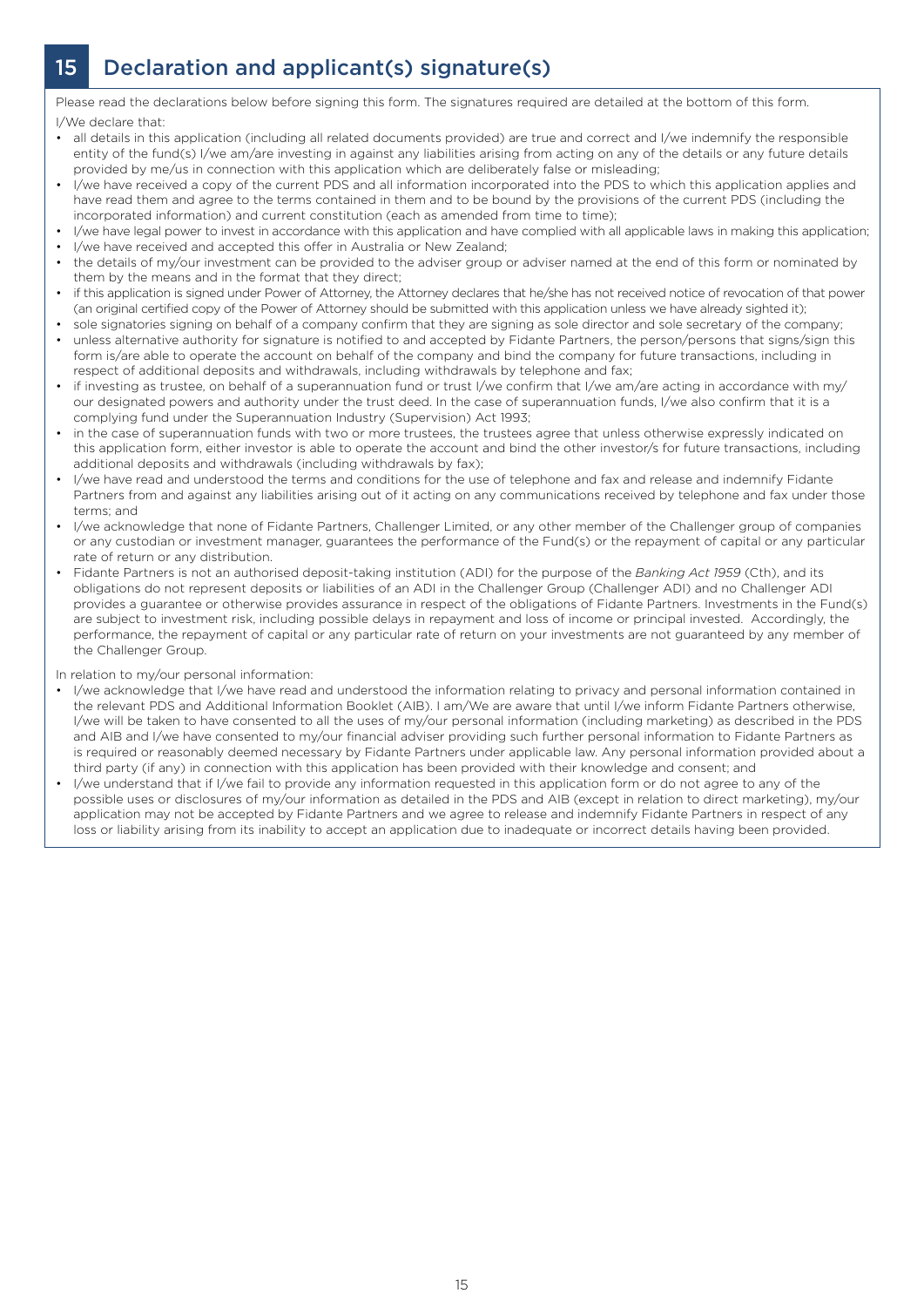# 16 Signature(s)

For individual trustees, at least the primary trustee must sign this section. For foreign companies and company trustees we require the signature(s) of either a sole director, or two directors, or one director and the company secretary.

| Signature 1   |                               | Signature 2   |                               |
|---------------|-------------------------------|---------------|-------------------------------|
|               |                               |               |                               |
| Signature     |                               | Signature     |                               |
| Date          |                               | Date          |                               |
| Surname       |                               | Surname       |                               |
| Given name(s) |                               | Given name(s) |                               |
| Capacity      | Company Secretary<br>Director | Capacity      | Director<br>Company Secretary |
|               | Primary Trustee (Individual)  |               | Second Trustee (Individual)   |
|               |                               |               | <b>COMPANY SEAL</b>           |

### 17 Fund listing

Below is a listing of the Funds available for investment. Refer to section 9 to indicate your investment and distribution choices. If making your payment via electronic funds transfer for the Funds listed below, please use the following bank account.

Bank Account Name: Fidante Partners Limited BSB: 031-509 Account: 0166470000

Reference\*: <investor Name>

\*This reference allows us to confirm receipt of payment on our bank statement.

| <b>Fund Name</b>                 | <b>Fund Code</b> | Minimum Initial Investment <sup>1</sup> | <b>PDS Date</b> |
|----------------------------------|------------------|-----------------------------------------|-----------------|
| Bentham Global Income Fund NZD   | 486              | NZ\$50.000                              | 18 October 2021 |
| Bentham Syndicated Loan Fund NZD | 487              | NZ\$50.000                              | 18 October 2021 |

1 The minimum additonal investment is NZ\$5,000.